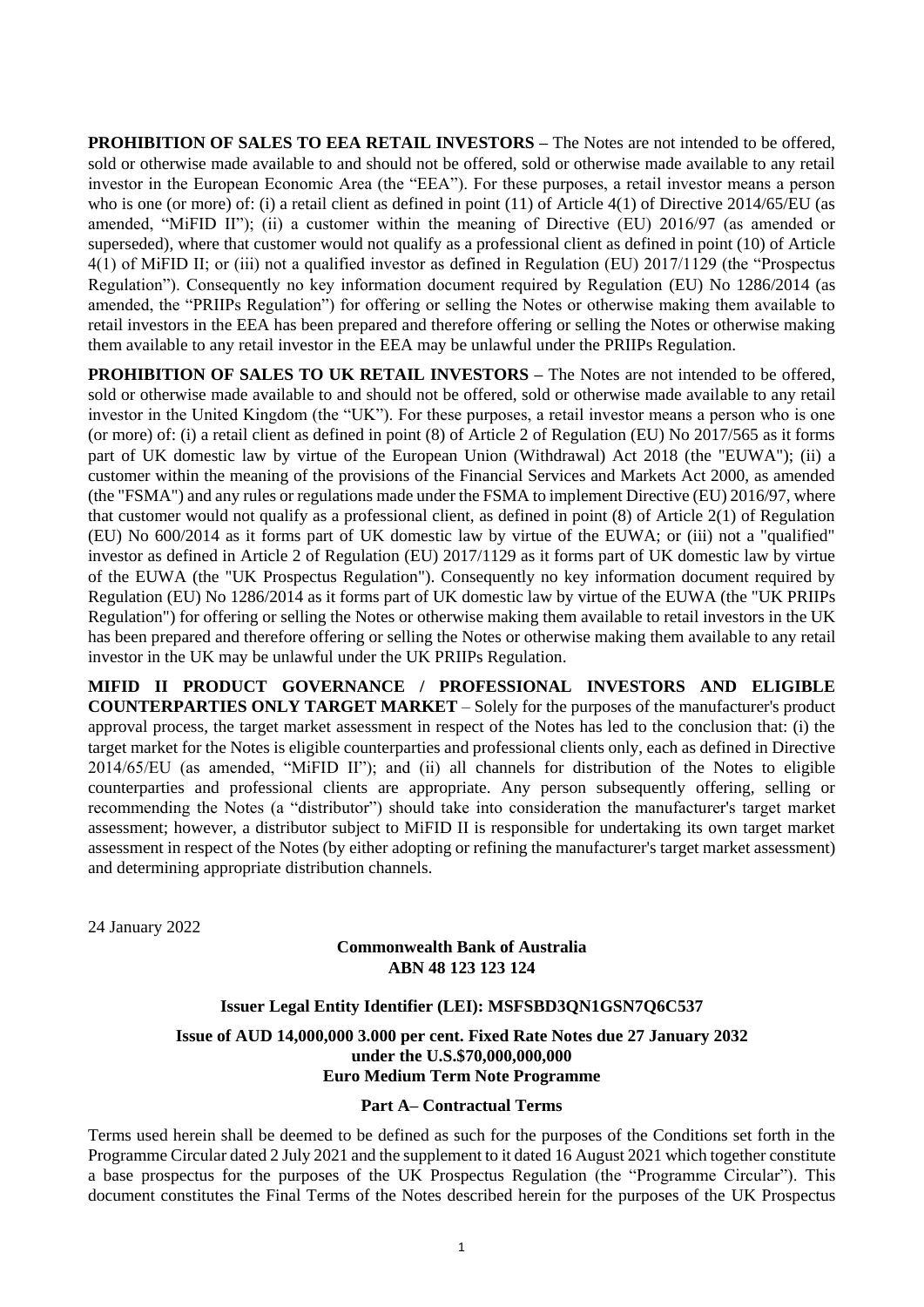Regulation and must be read in conjunction with the Programme Circular in order to obtain all the relevant information. The Programme Circular has been published on the Issuer's website at: [https://www.commbank.com.au/about-us/investors/emtn-programme.html?ei=tl\\_emtn-programme.](https://www.commbank.com.au/about-us/investors/emtn-programme.html?ei=tl_emtn-programme)

<span id="page-1-0"></span>

| 1.                                               | Issuer:                                                            |                                                                                                                            | Commonwealth Bank of Australia                                                                                                                                  |
|--------------------------------------------------|--------------------------------------------------------------------|----------------------------------------------------------------------------------------------------------------------------|-----------------------------------------------------------------------------------------------------------------------------------------------------------------|
| 2.                                               | Series of which Notes are to be treated as<br>(i)<br>forming part: |                                                                                                                            | 6453                                                                                                                                                            |
|                                                  |                                                                    | (ii) Tranche Number:                                                                                                       | $\mathbf{1}$                                                                                                                                                    |
|                                                  |                                                                    | (iii) Date on which the Notes will be<br>consolidated and form a single Series:                                            | Not Applicable                                                                                                                                                  |
| 3.                                               |                                                                    | Specified Currency or Currencies:                                                                                          | Australian Dollars ("AUD")                                                                                                                                      |
| 4.                                               | <b>Aggregate Nominal Amount:</b>                                   |                                                                                                                            |                                                                                                                                                                 |
|                                                  | (i)                                                                | Series:                                                                                                                    | AUD 14,000,000                                                                                                                                                  |
|                                                  |                                                                    | (ii) Tranche:                                                                                                              | AUD 14,000,000                                                                                                                                                  |
| 5.                                               |                                                                    | <b>Issue Price:</b>                                                                                                        | 100 per cent. of the Aggregate Nominal Amount                                                                                                                   |
| 6.                                               | (i)                                                                | <b>Specified Denominations:</b>                                                                                            | AUD 500,000 with integral multiples of AUD<br>500,000 in excess thereof                                                                                         |
|                                                  |                                                                    | (ii) Calculation<br>relation<br>Amount<br>(in<br>to<br>calculation of interest on Notes in global<br>form see Conditions): | Specified Denomination                                                                                                                                          |
| 7.                                               |                                                                    | (i) Issue Date:                                                                                                            | 27 January 2022                                                                                                                                                 |
|                                                  |                                                                    | (ii) Interest Commencement Date:                                                                                           | <b>Issue Date</b>                                                                                                                                               |
| 8.                                               |                                                                    | <b>Maturity Date:</b>                                                                                                      | 27 January 2032                                                                                                                                                 |
| 9.                                               | <b>Interest Basis:</b>                                             |                                                                                                                            | 3.000 per cent. Fixed Rate<br>(see paragraph 13 below)                                                                                                          |
|                                                  | 10. Redemption/Payment Basis:                                      |                                                                                                                            | Subject to any purchase and cancellation or early<br>redemption, the Notes will be redeemed on the<br>Maturity Date at 100 per cent. of their nominal<br>amount |
|                                                  |                                                                    | 11. Change of Interest Basis:                                                                                              | Not Applicable                                                                                                                                                  |
|                                                  |                                                                    | 12. Put/Call Options:                                                                                                      | Not Applicable                                                                                                                                                  |
| PROVISIONS RELATING TO INTEREST (IF ANY) PAYABLE |                                                                    |                                                                                                                            |                                                                                                                                                                 |
|                                                  |                                                                    | 13. Fixed Rate Note Provisions                                                                                             | Applicable                                                                                                                                                      |
|                                                  | (i)                                                                | Rate of Interest:                                                                                                          | 3.000 per cent. per annum payable annually in arrear                                                                                                            |
|                                                  | (ii)                                                               | (A) Interest Payment Date(s):                                                                                              | Annually, on 27 January in each year, commencing<br>on 27 January 2023 up to and including the Maturity<br>Date                                                 |
|                                                  |                                                                    | (B) Fixed Interest Periods:                                                                                                | Unadjusted                                                                                                                                                      |
|                                                  |                                                                    | (iii) Fixed Coupon Amount(s) for Notes in<br>definitive form (and in relation to Notes in<br>global form see Conditions):  | Not Applicable                                                                                                                                                  |
|                                                  |                                                                    | (iv) Business Day Convention:                                                                                              | Not Applicable                                                                                                                                                  |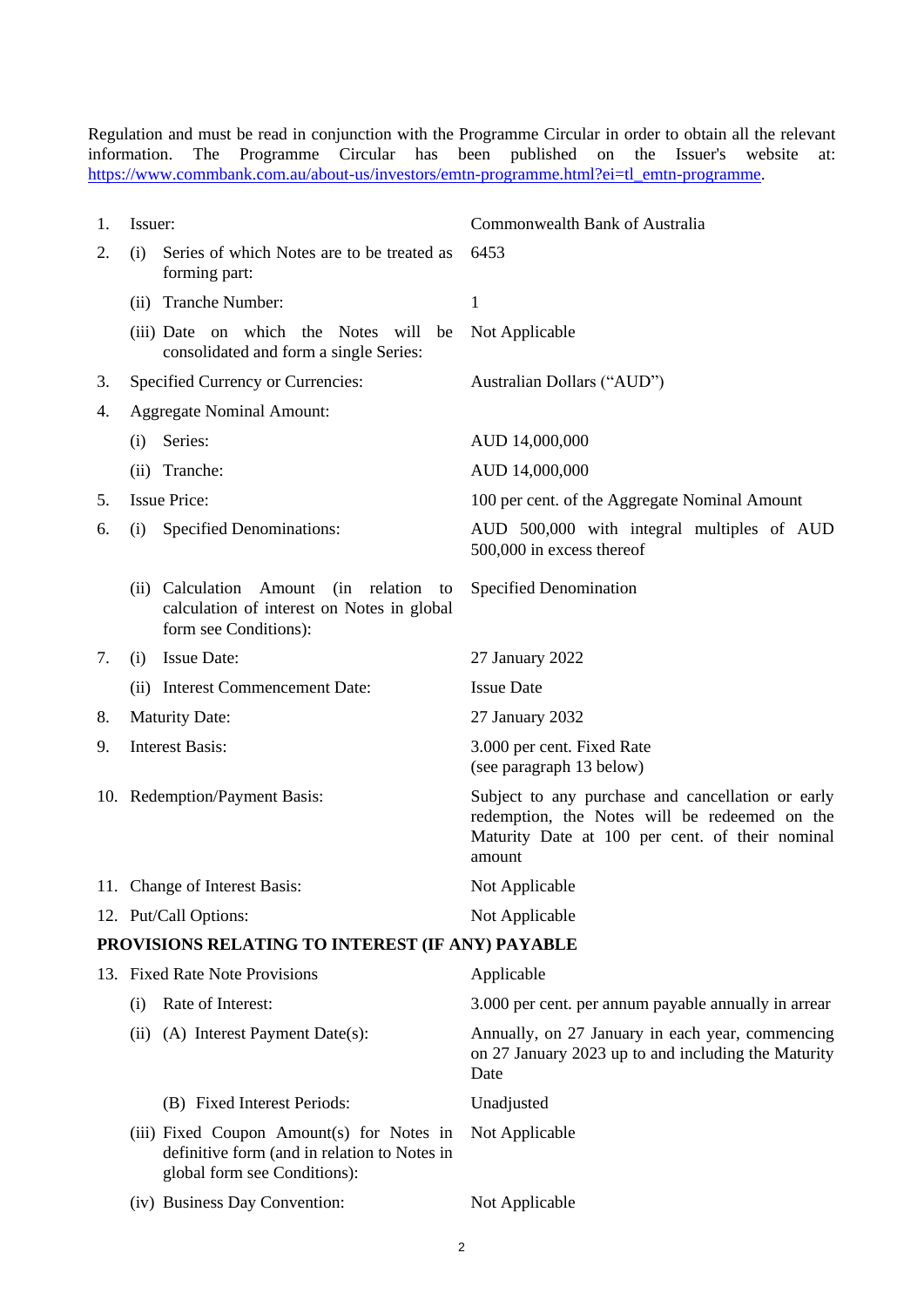| (v) Additional Business Centre(s):                                                                                  | Not Applicable                       |  |
|---------------------------------------------------------------------------------------------------------------------|--------------------------------------|--|
| (vi) Calculation to be on a Calculation Amount<br>Basis:                                                            | Not Applicable                       |  |
| (vii) Broken Amount(s) for Notes in definitive<br>form (and in relation to Notes in global<br>form see Conditions): | Not Applicable                       |  |
| Day Count Fraction:<br>(viii)                                                                                       | 30/360, unadjusted                   |  |
| $(ix)$ Determination Date $(s)$ :                                                                                   | Not Applicable                       |  |
| 14. Floating Rate Note Provisions                                                                                   | Not Applicable                       |  |
| 15. Zero Coupon Note Provisions                                                                                     | Not Applicable                       |  |
| PROVISIONS RELATING TO REDEMPTION                                                                                   |                                      |  |
| 16. Issuer Call:                                                                                                    | Not Applicable                       |  |
| 17. Investor Put:                                                                                                   | Not Applicable                       |  |
| 18. Final Redemption Amount:                                                                                        | 100 per cent. per Calculation Amount |  |
| 19. Early Redemption Amount payable<br><sub>on</sub><br>redemption for taxation reasons or on event of<br>default:  | Condition 6(f) shall apply           |  |

# **GENERAL PROVISIONS APPLICABLE TO THE NOTES**

|                                    | 20. Form of Notes:                                                      | <b>Bearer Notes:</b><br>Temporary Bearer Global Note exchangeable for a<br>Permanent Bearer Global Note which is exchangeable<br>for Definitive Notes upon an Exchange Event |
|------------------------------------|-------------------------------------------------------------------------|------------------------------------------------------------------------------------------------------------------------------------------------------------------------------|
|                                    | 21. Payment Business Day Convention                                     | Modified Following Business Day Convention                                                                                                                                   |
|                                    | 22. Additional Financial Centre(s):                                     | London and Sydney                                                                                                                                                            |
|                                    | 23. Talons for future Coupons to be attached to<br>Definitive Notes:    | No.                                                                                                                                                                          |
| PROVISIONS APPLICABLE TO RMB NOTES |                                                                         |                                                                                                                                                                              |
|                                    | 24. RMB Currency Event:                                                 | Not Applicable                                                                                                                                                               |
|                                    | 25. Spot Rate (if different from that set out in<br>Condition $7(1)$ :  | Not Applicable                                                                                                                                                               |
|                                    | 26. Party responsible for calculating the Spot Rate:                    | Not Applicable                                                                                                                                                               |
|                                    | 27. Relevant Currency (if different from that in<br>Condition $7(1))$ : | Not Applicable                                                                                                                                                               |
|                                    | 28. RMB Settlement Centre(s):                                           | Not Applicable                                                                                                                                                               |
| <b>DISTRIBUTION</b>                |                                                                         |                                                                                                                                                                              |
|                                    | 29. Additional selling restrictions:                                    | Not Applicable                                                                                                                                                               |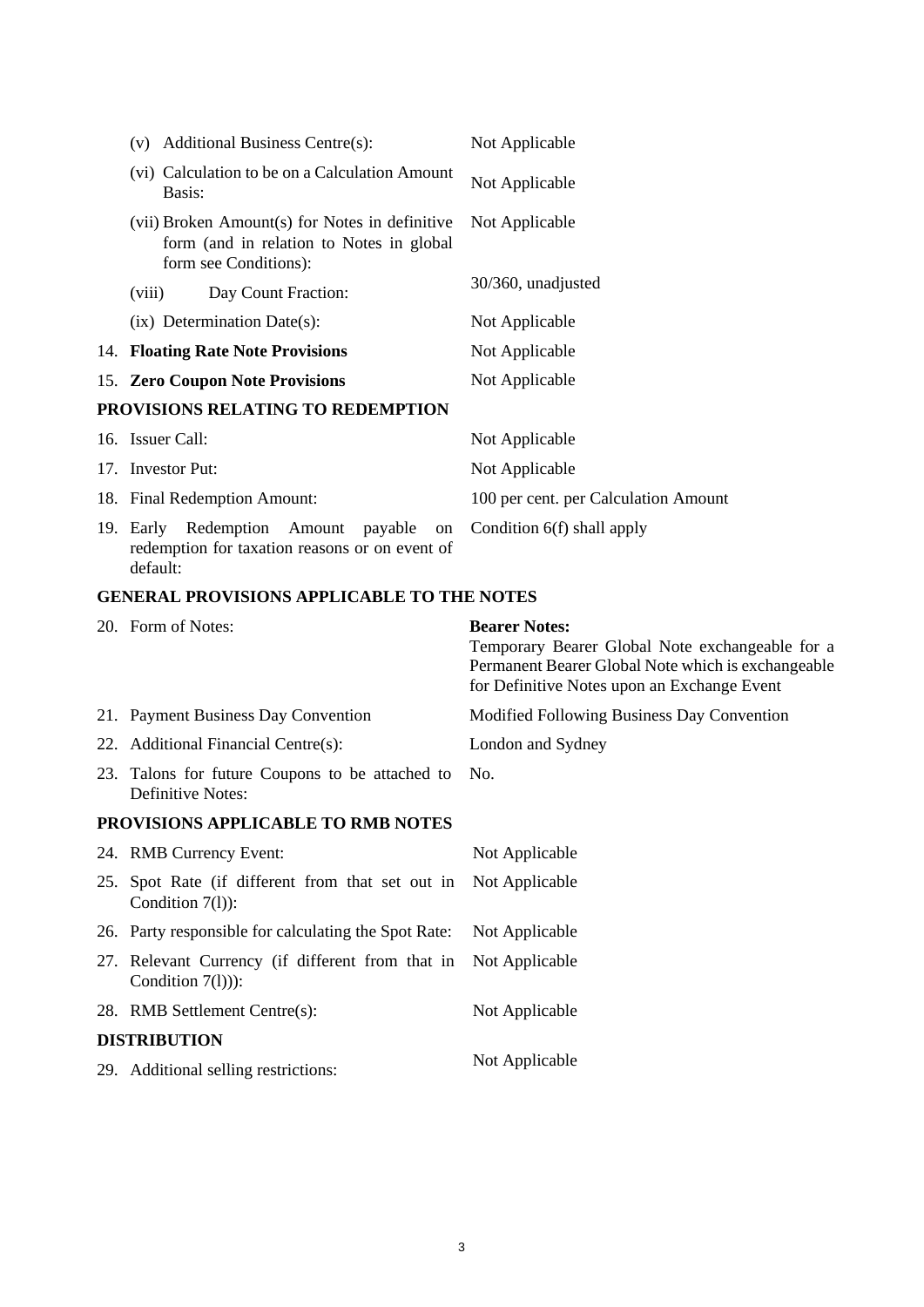Signed on behalf of **Commonwealth Bank of Australia:**

By:………………………………………. Title: Senior Manager Duly authorised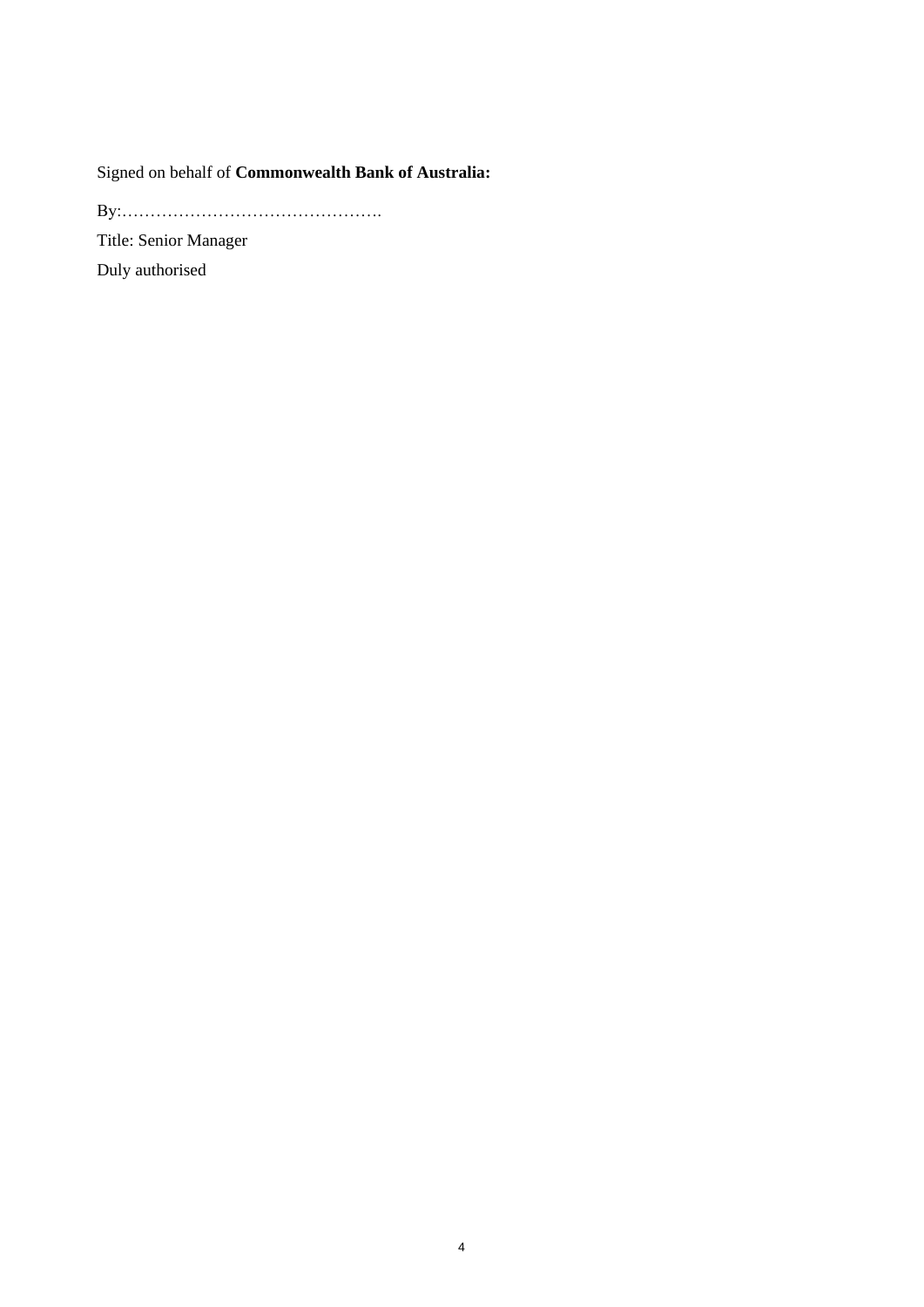### **Part B– Other Information**

# **1. LISTING AND ADMISSION TO TRADING**

| Listing and admission to trading:<br>(1)                                       | Application is expected to be made by the Issuer (or<br>on its behalf) for the Notes to be admitted to trading<br>on the London Stock Exchange's main market and,<br>to be listed on the Official List of the FCA with effect<br>from the Issue Date. |
|--------------------------------------------------------------------------------|-------------------------------------------------------------------------------------------------------------------------------------------------------------------------------------------------------------------------------------------------------|
| Estimate of total expenses related to GBP 500<br>(11)<br>admission to trading: |                                                                                                                                                                                                                                                       |
| 2. RATINGS                                                                     | The Notes to be issued have not been rated.                                                                                                                                                                                                           |

#### **3. REASONS FOR THE OFFER AND ESTIMATED NET PROCEEDS**

(i) Reasons for the offer: See "Use of Proceeds" in the Programme Circular

(ii) Estimated net proceeds: AUD 14,000,000

#### **4. INTERESTS OF NATURAL AND LEGAL PERSONS INVOLVED IN THE ISSUE**

Save for any fees payable to Societe Generale (the "Dealer"), so far as the Issuer is aware, no person involved in the issue of the Notes has an interest material to the offer. The Dealer and their affiliates have engaged, and may in the future engage, in investment banking and/or commercial banking transactions with, and may perform other services for, the Issuer and its affiliates in the ordinary course of business.

# **5. YIELD**

# Indication of Yield: 3.000 per cent. per annum

The yield is calculated at the Issue Date on the basis of the Issue Price. It is not an indication of future yield.

## **6. OPERATIONAL INFORMATION**

| (i) | ISIN:                                                                                                                         | XS2436815885                                                                                                                                                                                                                               |
|-----|-------------------------------------------------------------------------------------------------------------------------------|--------------------------------------------------------------------------------------------------------------------------------------------------------------------------------------------------------------------------------------------|
|     | (ii) Common Code:                                                                                                             | 243681588                                                                                                                                                                                                                                  |
|     | (iii) CFI Code:                                                                                                               | DTFXFB, as updated, as set out on the website of the<br>Association of National Numbering Agencies<br>(ANNA) or alternatively sourced from<br>the<br>responsible National Numbering Agency<br>that<br>assigned the ISIN                    |
|     | $(iv)$ FISN:                                                                                                                  | COMMNW.BK(AU)/2.66 MTN 20310903, as<br>updated, as set out on the website of the Association<br>of National Numbering Agencies (ANNA) or<br>alternatively sourced from the responsible National<br>Numbering Agency that assigned the ISIN |
|     | (v) CMU Instrument Number:                                                                                                    | Not Applicable                                                                                                                                                                                                                             |
|     | (vi) Any clearing system(s) other than<br>Euroclear and Clearstream, Luxembourg<br>and the relevant identification number(s): | Not Applicable                                                                                                                                                                                                                             |